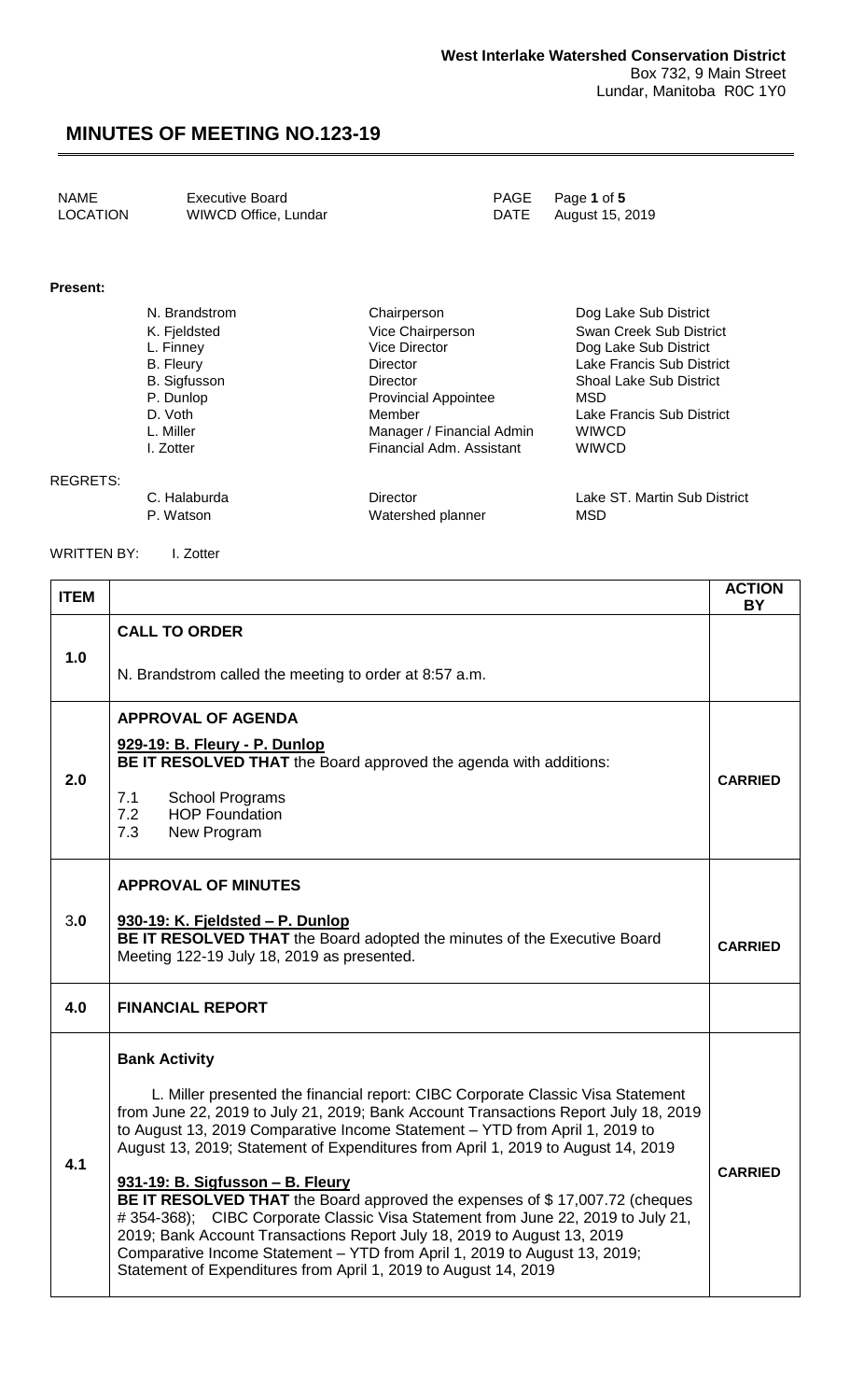| <b>NAME</b><br><b>LOCATION</b> | <b>Executive Board</b><br>WIWCD Office, Lundar                                                                                                                                                                                                                                                                                                                                                                                                                                                                                                                                                                                                                                                                                                                                                                                                                                                                  | PAGE<br><b>DATE</b> | Page 2 of 5<br>August 15, 2019 |                |
|--------------------------------|-----------------------------------------------------------------------------------------------------------------------------------------------------------------------------------------------------------------------------------------------------------------------------------------------------------------------------------------------------------------------------------------------------------------------------------------------------------------------------------------------------------------------------------------------------------------------------------------------------------------------------------------------------------------------------------------------------------------------------------------------------------------------------------------------------------------------------------------------------------------------------------------------------------------|---------------------|--------------------------------|----------------|
| 5.0                            | <b>SUB DISTRICT RECOMMENDATIONS</b><br>Sub District Meetings tentatively scheduled as following:<br>Swan Creek Sub District - September 25, 2019 at 9:00 a.m. at the WIWCD Office in<br>Lundar; (to send an invitation to RM of Fisher Branch to attend the meeting)<br>Dog Lake And Lake St. Martin Sub District - October 11, 2019 at 7:00 p.m. at the<br>RM of West Interlake Office in Ashern;<br>Lake Francis and Shoal Lake Sub District – October 17, 2019 at 7:00 p.m. at the RM<br>of St. Laurent Office in St. Laurent.                                                                                                                                                                                                                                                                                                                                                                               |                     |                                |                |
| 6.0                            | <b>OLD BUSINESS</b>                                                                                                                                                                                                                                                                                                                                                                                                                                                                                                                                                                                                                                                                                                                                                                                                                                                                                             |                     |                                |                |
| 6.1                            | <b>Integrated Watershed Management plan (IWMP)</b><br>"Thank you" Letters, to all participants in the IWMP development, are ready to be<br>signed by J. Cruise, before they will be mailed out.                                                                                                                                                                                                                                                                                                                                                                                                                                                                                                                                                                                                                                                                                                                 |                     |                                |                |
| 6.2                            | <b>Winter Watering System Applications</b><br>Sites has been inspected and approved. Five (5) projects are in the progress.<br>The Board discussed requirements for the approval of Winter Off Site Watering System<br>Projects. The Board decided that the applicant must provide a well drillers report,<br>identifying the depth of the well, static water level and the recovery rate, if the well is a<br>source of water supply. The Board also decided that Off Site Watering System must be<br>designed by an approved installer.<br>932-19: B. Fleury - B. Sigfusson<br>BE IT RESOLVED THAT the Board approved to provide financial assistance for the Off<br>Site Watering System designed by an approved installer and a Well Drillers Report is<br>provided by the applicant, if available<br>Staff to update the Application Form and to present it at the next executive meeting for<br>a review. |                     |                                | <b>CARRIED</b> |
| 6.3                            | <b>Hatchery Drain</b><br>Date for the installation of spawning shoals at Swan Creek Drain to be determined,<br>tentatively by the second week of September. Additional licences must be obtained prior<br>to the installation.                                                                                                                                                                                                                                                                                                                                                                                                                                                                                                                                                                                                                                                                                  |                     |                                |                |
| 6.4                            | <b>Policy</b><br>The Board presented with the WIWCD Manual Policy, Sections 2.15, 2.16, 2.17, 2.18,<br>2.19 and 2.20. The Board discussed sections above and made suggestions. Policy to<br>be presented for approval at the next Executive Meeting.                                                                                                                                                                                                                                                                                                                                                                                                                                                                                                                                                                                                                                                            |                     |                                |                |
| 6.5                            | <b>Bank</b><br>Transition to the Noventis Credit Union branch in Lundar is in the progress.                                                                                                                                                                                                                                                                                                                                                                                                                                                                                                                                                                                                                                                                                                                                                                                                                     |                     |                                |                |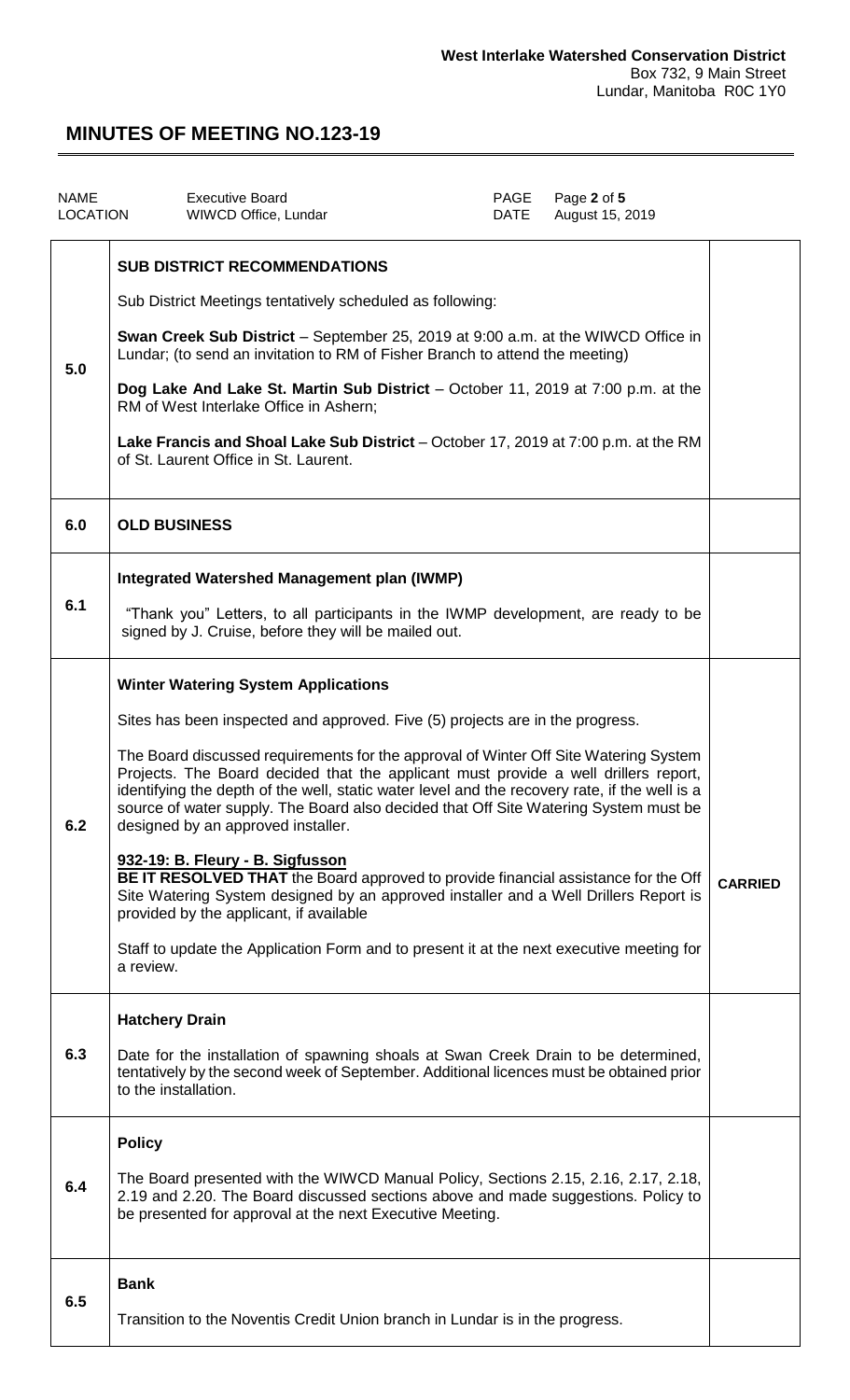| <b>NAME</b><br><b>LOCATION</b> | <b>Executive Board</b><br>WIWCD Office, Lundar                                                                                                                                                                                                                                                                                                                                                                                                                                                   | <b>PAGE</b><br>DATE | Page 3 of 5<br>August 15, 2019 |  |
|--------------------------------|--------------------------------------------------------------------------------------------------------------------------------------------------------------------------------------------------------------------------------------------------------------------------------------------------------------------------------------------------------------------------------------------------------------------------------------------------------------------------------------------------|---------------------|--------------------------------|--|
| 6.6                            | <b>Conservation Trust Fund</b><br>Application Form presented to the Board. The Board reviewed the application. The<br>Application Form will be available to the public on September 1, 2019.                                                                                                                                                                                                                                                                                                     |                     |                                |  |
| 6.7                            | <b>Audit</b><br>L. Miller provided S. Sharla Dillabough (A/ Senior Watershed Planner from Sustainable<br>Development of Manitoba) with feedback pertaining to issues addressed by Auditors.                                                                                                                                                                                                                                                                                                      |                     |                                |  |
| 6.8                            | <b>Water Festival / Tables</b><br>Ten (10) tables purchased at Canadian Tire at reduced price                                                                                                                                                                                                                                                                                                                                                                                                    |                     |                                |  |
| 6.9                            | <b>Summer Students</b><br>One new Summer Student is hired until August 31, 2019                                                                                                                                                                                                                                                                                                                                                                                                                  |                     |                                |  |
| 6.10                           | <b>Ducks Unlimited</b><br>Updates are not available at this time. Tabled                                                                                                                                                                                                                                                                                                                                                                                                                         |                     |                                |  |
| 6.11                           | <b>Cover Crops</b><br>Report with pictures from local producer, R. Jeremy, participant of the Pilot Project<br>Initiative, who is implementing cover crop practices on 10 acres of his land, presented<br>to the Board.                                                                                                                                                                                                                                                                          |                     |                                |  |
| 6.12                           | Northwest Interlake Integrated Watershed Management Plan (IWMP)<br><b>Tabled</b>                                                                                                                                                                                                                                                                                                                                                                                                                 |                     |                                |  |
| 6.13                           | <b>Composters and Composting Workshop</b><br>Composting workshop will take place on August 28 <sup>th</sup> of 2019 at 6:30 p.m. in Lundar at<br>the Lundar Agri-Ed Center. Directors provided with Flyers to distribute them throughout<br>the Communities. It was suggested to organize a draw for two Door Prizes during the<br>workshop. Staff to make an inquiry to Sabados Greenhouse regarding the supply of<br>Wildflowers Seeds Packages that can be available at the time of workshop. |                     |                                |  |
| 6.14                           | <b>Riparian Fencing Application</b><br>Applicant, who previously applied for the Riparian Management Program, withdrew his<br>application.                                                                                                                                                                                                                                                                                                                                                       |                     |                                |  |
| 7.0                            | <b>NEW BUSINESS</b>                                                                                                                                                                                                                                                                                                                                                                                                                                                                              |                     |                                |  |
| 7.1                            | <b>School Programs</b>                                                                                                                                                                                                                                                                                                                                                                                                                                                                           |                     |                                |  |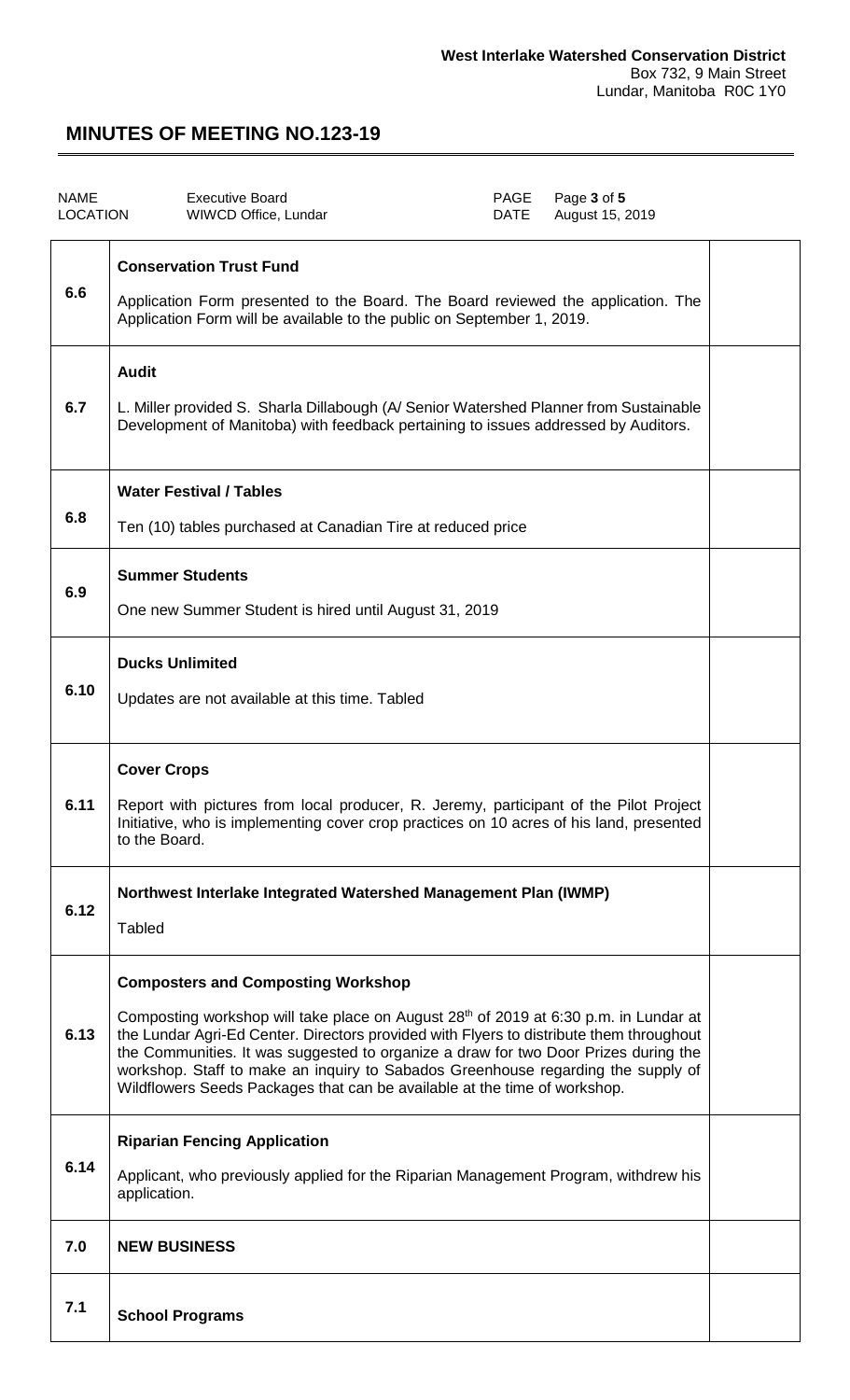| <b>NAME</b><br>LOCATION | Page 4 of 5<br><b>Executive Board</b><br>PAGE<br>August 15, 2019<br>WIWCD Office, Lundar<br>DATE                                                                                                                                                                                                                                                                                                                                                                                                                                                                                                                  |                |
|-------------------------|-------------------------------------------------------------------------------------------------------------------------------------------------------------------------------------------------------------------------------------------------------------------------------------------------------------------------------------------------------------------------------------------------------------------------------------------------------------------------------------------------------------------------------------------------------------------------------------------------------------------|----------------|
|                         | Oak Hammock Marsh Interpretive Centre once again will be visiting schools in<br>Manitoba, from November 2019 to April 2020 with its traveling educational programs:<br>"The Wetland Ecovan".<br>The Board discussed the sponsorship.<br>933-19: L. Finney - K. Fjeldsted<br>BE IT RESOLVED THAT the Board approved to sponsor half day presentations in 10<br>schools in the Interlake Area.                                                                                                                                                                                                                      | <b>CARRIED</b> |
| 7.2                     | <b>HOP Foundation</b><br>The WIWCD submitted a request for donation to Harmonizing Our Planet (HOP)<br>Foundation. Request was granted and the WIWCD received a donation of \$3,000.00<br>to purchase a Hydrogeology Stream Table with cart from Boreal Science. Order has not<br>been placed due to the delay of communication with a product specialist from Boreal.                                                                                                                                                                                                                                            |                |
| 7.3                     | <b>New Programming</b><br>Due to a very dry conditions in the area, many farmers are losing their water source<br>to watering livestock. Financial Assistance for water source development (wells and<br>dugouts) is offered through Ag Action Manitoba Program for Farmers as a part of<br>"Managing Livestock Access to Riparian Areas" (Beneficial Management Practice #<br>503). One of the directors suggested to send an email to the member of the Legislative<br>Assembly of our constituency with an inquiry to delegate funds distribution to the<br>WIWCD in order to assist farmers more effectively. |                |
| 8.0                     | <b>REPORTS</b>                                                                                                                                                                                                                                                                                                                                                                                                                                                                                                                                                                                                    |                |
| 8.1                     | Chairperson<br>Chairperson verbally updated the Board on his activities.                                                                                                                                                                                                                                                                                                                                                                                                                                                                                                                                          |                |
| 8.2                     | <b>MCDA Rep Report</b><br>P. Dunlop, MCDA representative, verbally updated the Board on the activities of the<br>MCDA. MCDA Reports and MCDA Meeting Minutes are on file at the office.                                                                                                                                                                                                                                                                                                                                                                                                                           |                |
| 8.3                     | <b>Manager Report</b><br>Manager verbally reported to the Board on her duties.                                                                                                                                                                                                                                                                                                                                                                                                                                                                                                                                    |                |
| 9.0                     | <b>IN CAMERA DISCUSSION</b><br>N/A                                                                                                                                                                                                                                                                                                                                                                                                                                                                                                                                                                                |                |
| 10.0                    | <b>CORRESPONDENCE</b><br>$\triangleright$ Announcement for the Job Position at Intermountain CD;<br>$\triangleright$ Sponsorship request for the Eriksdale Creamery Days; WIWCD will take<br>part in the parade and will donate a rain barrel for Silent Auction;<br>> Subdivision Application # 4185-19-7859, 4185-19-7860, 4185-19-7864.<br>Board Members have no comments;<br>$\triangleright$ An offer from Express Weekly News to place an advertisement during<br>the annual Eriksdale Creamery Days and Rodeo and Ashern Rodeo;                                                                            |                |